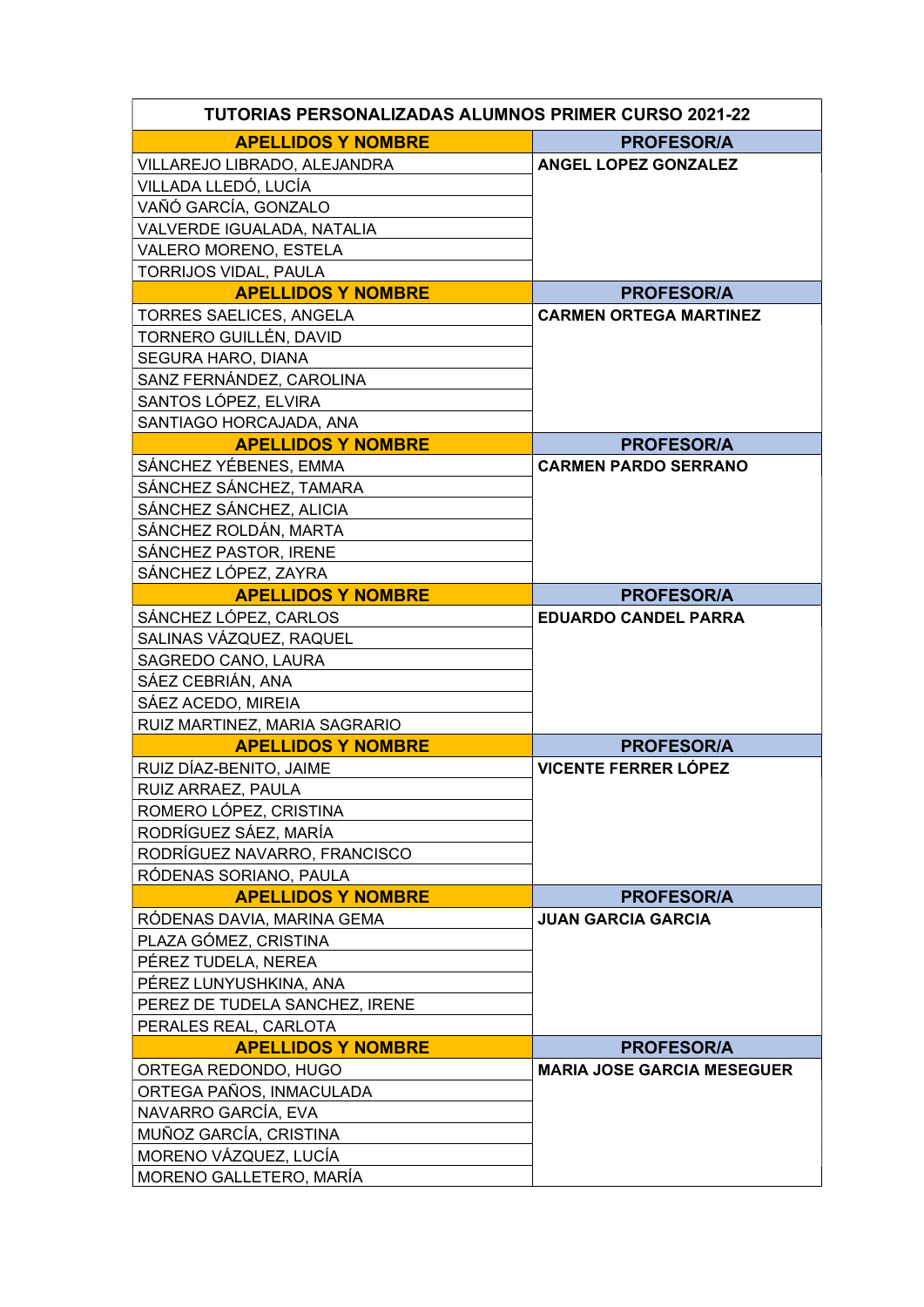| <b>TUTORIAS PERSONALIZADAS ALUMNOS PRIMER CURSO 2021-22</b> |                                   |  |
|-------------------------------------------------------------|-----------------------------------|--|
| <b>APELLIDOS Y NOMBRE</b>                                   | <b>PROFESOR/A</b>                 |  |
| MORENO CÓZAR, GEMA                                          | <b>MILAGROS MOLINA ALARCON</b>    |  |
| MORCILLO CÓRCOLES, ADRIÁN                                   |                                   |  |
| MORCILLO BLANCO, ANDREA                                     |                                   |  |
| MORALES MORENO, CELIA                                       |                                   |  |
| MORAGA GABALDÓN, MARÍA                                      |                                   |  |
| MORA LÓPEZ, DANIEL                                          |                                   |  |
| <b>APELLIDOS Y NOMBRE</b>                                   | <b>PROFESOR/A</b>                 |  |
| MOLINA SERNA, SANDRA                                        | <b>RAQUEL BARTOLOME GUTIERREZ</b> |  |
| MOLINA SÁNCHEZ, MARÍA                                       |                                   |  |
| <b>MENESES RUIZ, IRMA</b>                                   |                                   |  |
| <b>MECO RAMOS, NAZARET</b>                                  |                                   |  |
| MARTÍNEZ-PEÑALVER CASTELLÓ, SARA                            |                                   |  |
| MARTÍNEZ ONATE, MARÍA                                       |                                   |  |
| <b>APELLIDOS Y NOMBRE</b>                                   | <b>PROFESOR/A</b>                 |  |
| MARTINEZ MARTINEZ, CELIA                                    | <b>RIGOBERTO LOPEZ HONRUBIA</b>   |  |
| MARTÍNEZ HERRÁEZ, ANA                                       |                                   |  |
| MARTÍNEZ GARCÍA, ADRIAN                                     |                                   |  |
| MARTÍNEZ CIFUENTES, SANDRA                                  |                                   |  |
| MARTÍNEZ CASTILLEJOS, JUAN PABLO                            |                                   |  |
| MARTÍNEZ ARROYO, CELIA                                      |                                   |  |
| <b>APELLIDOS Y NOMBRE</b>                                   | <b>PROFESOR/A</b>                 |  |
| MARTÍNEZ ALCAUT, LORENA                                     | <b>ANTONIA ALFARO ESPIN</b>       |  |
| MARTÍN VELASCO, NURIA                                       |                                   |  |
| MARÍN PENALVA, MARÍA                                        |                                   |  |
| MANZANARES PORLÁN, MIRIAM                                   |                                   |  |
| MALDONADO SÁNCHEZ, DIANA                                    |                                   |  |
| LOZOYA VALDERRAMA, SELENA                                   |                                   |  |
| <b>APELLIDOS Y NOMBRE</b>                                   | <b>PROFESOR/A</b>                 |  |
| LÓPEZ-CALDERÓN MARTÍNEZ, PAULA                              | <b>FRANCISCO GARCIA ALCARAZ</b>   |  |
| LÓPEZ NORTES, MARTA                                         |                                   |  |
| LLAMAS GARCÍA, DANIEL                                       |                                   |  |
| LÁZARO PARDO, MINERVA                                       |                                   |  |
| LARIOS LOPEZ, MARIA                                         |                                   |  |
| JIMÉNEZ REQUENA, ANA BELÉN                                  |                                   |  |
| <b>APELLIDOS Y NOMBRE</b>                                   | <b>PROFESOR/A</b>                 |  |
| JIMÉNEZ LÓPEZ, ROSA                                         | PILAR MARTÍNEZ SÁNCHEZ            |  |
| JIMÉNEZ LÓPEZ, MARTA                                        |                                   |  |
| JÁVEGA PANADERO, LUCÍA                                      |                                   |  |
| JAREÑO ZAMORA, LUCÍA                                        |                                   |  |
| <b>GRANDE JAÉN, ALICIA</b>                                  |                                   |  |
| <b>GRANDE ESCUDERO, MARIO</b>                               |                                   |  |
| <b>APELLIDOS Y NOMBRE</b>                                   | <b>PROFESOR/A</b>                 |  |
| GOZÁLVEZ PIQUERAS, LAURA                                    | <b>CONCEPCION PIQUERAS RAMOS</b>  |  |
| GONZÁLEZ MACÍA, ELENA                                       |                                   |  |
| GONZALEZ LORENZO, MIGUEL                                    |                                   |  |
| GÓMEZ RODRÍGUEZ, MIGUEL ÁNGEL                               |                                   |  |
| GÓMEZ CASTAÑO, HÉCTOR                                       |                                   |  |
| <b>GODES NIETO, ISMAEL</b>                                  |                                   |  |